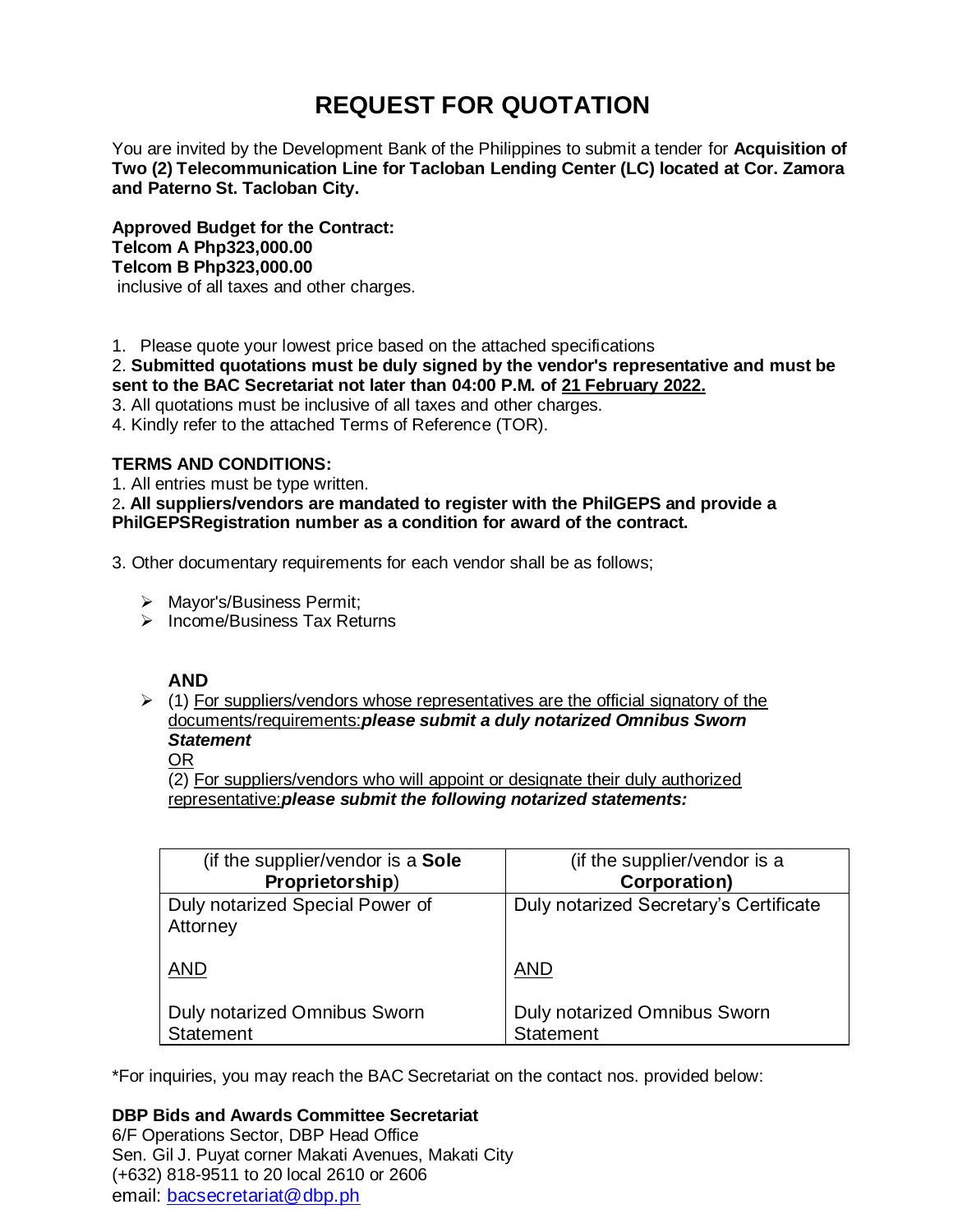**Annex A** 

#### ACQUISITION OF NEW, ADDITIONAL AND/OR REPLACEMENT TELECOMMUNICATION LINE/CONNECTIVITY SERVICE FOR THE DEVELOPMENT BANK OF THE PHILIPPINES (DBP)-**TACLOBAN LENDING CENTER**

#### APPROVED BUDGET FOR THE CONTRACT: Telco A: Php 323,000 Telco B: Php 323,000

#### **TECHNICAL SPECIFICATIONS**

#### A. BACKGROUND

The telecommunication connectivity service (line) is for the connection of DBP online systems, services and facilities in any of the following DBP remote sites:

- A.1. Branch Office, including:
	- A.1.a. Lending Center
	- A.1.b. Cash Center
	- A.1.c. Branch-Lite Unit
- A.2. Automated Teller Machine (ATM)

#### **B. OBJECTIVE**

To acquire stable, reliable and secure telecommunication connectivity/line service to link DBP remote sites to the Head Office from an authorized and qualified telecommunication service provider (Telco).

#### C. COVERAGE OF THE CONTRACT

The contract will be for a one (1) year period starting from date of acceptance of service with the option for automatic renewal.

#### D. MINIMUM SPECIFICATIONS

- D.1. Connectivity/Line Service Availability
	- > The minimum availability of service is 99.6%.
- D.2. Connectivity/Line Specifications
- D.2.a. Branch Office ا⊽
	- D.2.a.i. Wired MPLS/VPN, Radio Last Mile or VSAT connection with minimum of 2 Mbps bandwidth
	- D.2.a.ii. Must be Ku Band or C Band for the VSAT
	- D.2.a.iii. Inclusive network equipment, such as router and or router/modem, must not be on End-of-Life/End-of-Support status within the contract period
	- D.2.a.iv. Router must support GRE/mGRE tunneling and IP Security (ex. dynamic VPN) and SNMP
	- D.2.a.v. DBP shall have the full access of the router
	- D.2.a.vi. Provide near real time and historical link monitoring
- D.2.b. ATM Wired п
	- D.2.b.i. VPN connection at least 128 Kbps via MPLS
	- D.2.b.ii. Inclusive network equipment, such as router and or router/modem, must not be on End-of-Life/End-of-Support status within the contract period
	- D.2.b.iii. Support GRE tunneling and SNMP

Page 1 of 4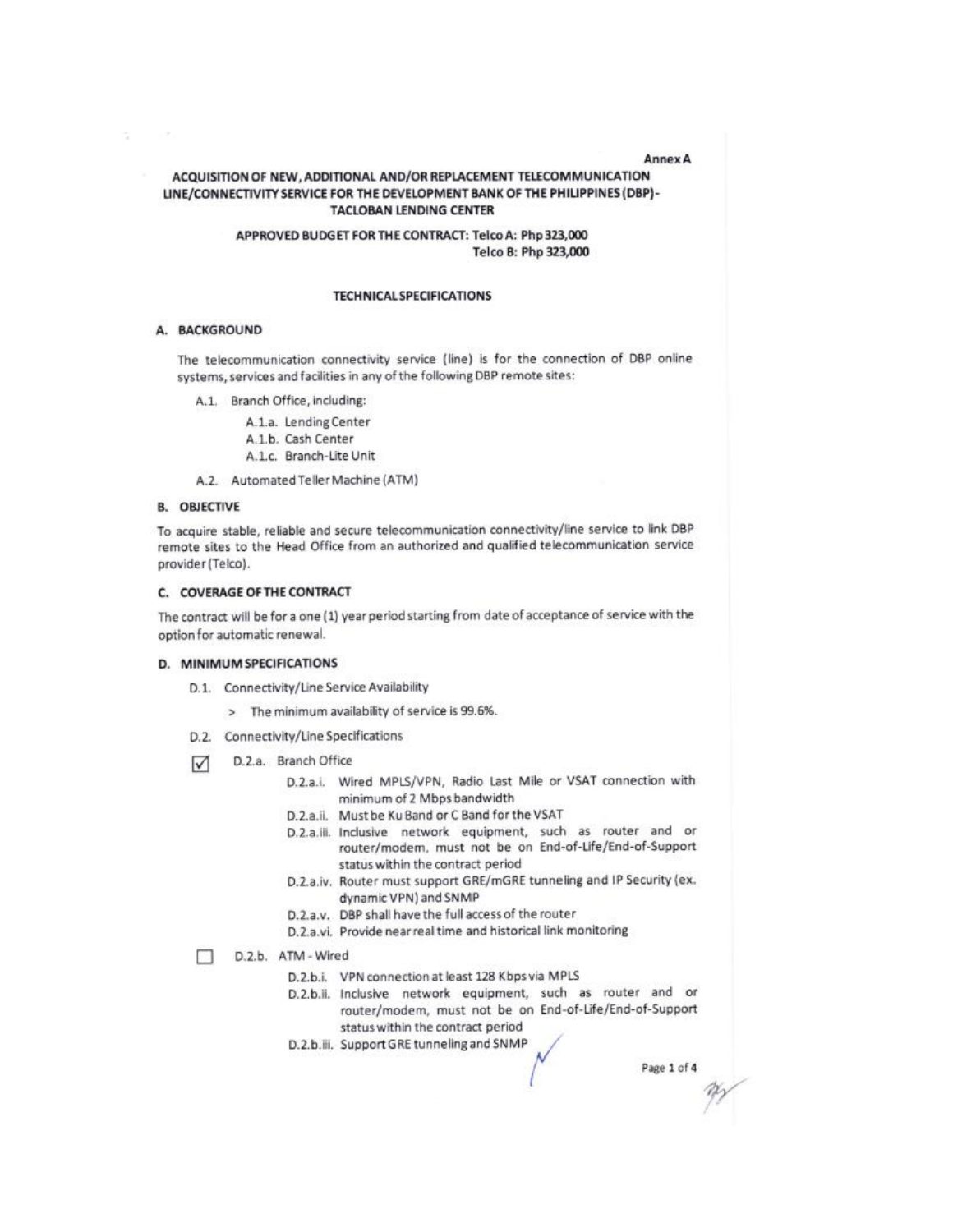#### ACQUISITION OF NEW, ADDITIONAL AND /OR REPLACEMENT OF TELECOMMUNICATION

LINE/CONNECTIVITY SERVICE FOR THE DEVELOPMENT BANK OF THE PHILIPPINES (DBP)

D.2.b.iv. Provide near real time and historical link monitoring

D.2.c. ATM-Wireless

- D.2.c.i. Provide data transmission function by public GPRS/ GSM network or higher
- D.2.a.vii. Inclusive network equipment, such as router and or router/modem, must not be on End-of-Life/End-of-Support status within the contract period
- D.2.c.ii. Support GRE Tunneling and SNMP
- D.2.c.iii. Provide GUI access for local and remote management
- D.2.c.iv. Operate at -30~+75°C temperature
- D.2.c.v. Has LED status indication
- D.2.c.vi. Support RJ45 console port
- D.Z.c.vii. Include: 1 power cord, 2 antennas, 1 console cable, 1 set documentation
- D.2.c.viii. Provide near real time and historical link monitoring.
- D.2.c.ix. Meet the average latency requirement of not greater than 200ms measured using the Ping utility or any similar mobile applications
- D.2.c.x. Meet signal requirement of not less than 2 bars measured using mobile or similar devices capable of said measurement
- D.2.c.xi. DBP shall have full access to the Modem/Router
- D.3. Support Services and Incident Management
	- D.3.a. The Telco shall provide 24 x 7 onsite, telephone and email support. For every service unavailability/downtime reported, the response time shall be within thirty (30) minutes.
	- D.3.b. Upon the occurrence of service unavailability/downtime, the Telco shall:
		- D.3.b.i. Conduct problem isolation/resolution and link restoration activities
		- D.3.b.ii. Notification via electronic mail (E-mail) and telephone within one (1) hour of the occurrence
		- D.3.b.iii. Minimum of twice a day status report to DBP via E-Mail
		- D.3.b.iv. Estimated time of arrival (ETA) if onsite activities required
		- D.3.b.v. Estimated time of resolution (ETR)
		- D.3.b.vi. Root cause
		- D.3.b.vii. Comply with DBP policies on security and confidentiality during support services.
	- D.3.c. The Telco shall submit an incident report stating the reason/s for the outage and detailing the steps undertaken to resolve a particular problem upon DBP's request.
- D.4. Service Performance Review
	- > The Telco shall conduct a performance review session at least once every quarter of a year

#### E. TELECOMMUNICATION CONNECTIVITY/LINE REQUIREMENT CLASSIFICATION

The primary objective of the following provisions is to have multiple Telcos per site, providing service redundancy, high availability and avoiding single point of failure.

E.1. New Telecommunication Line Requirement

Page 2 of 4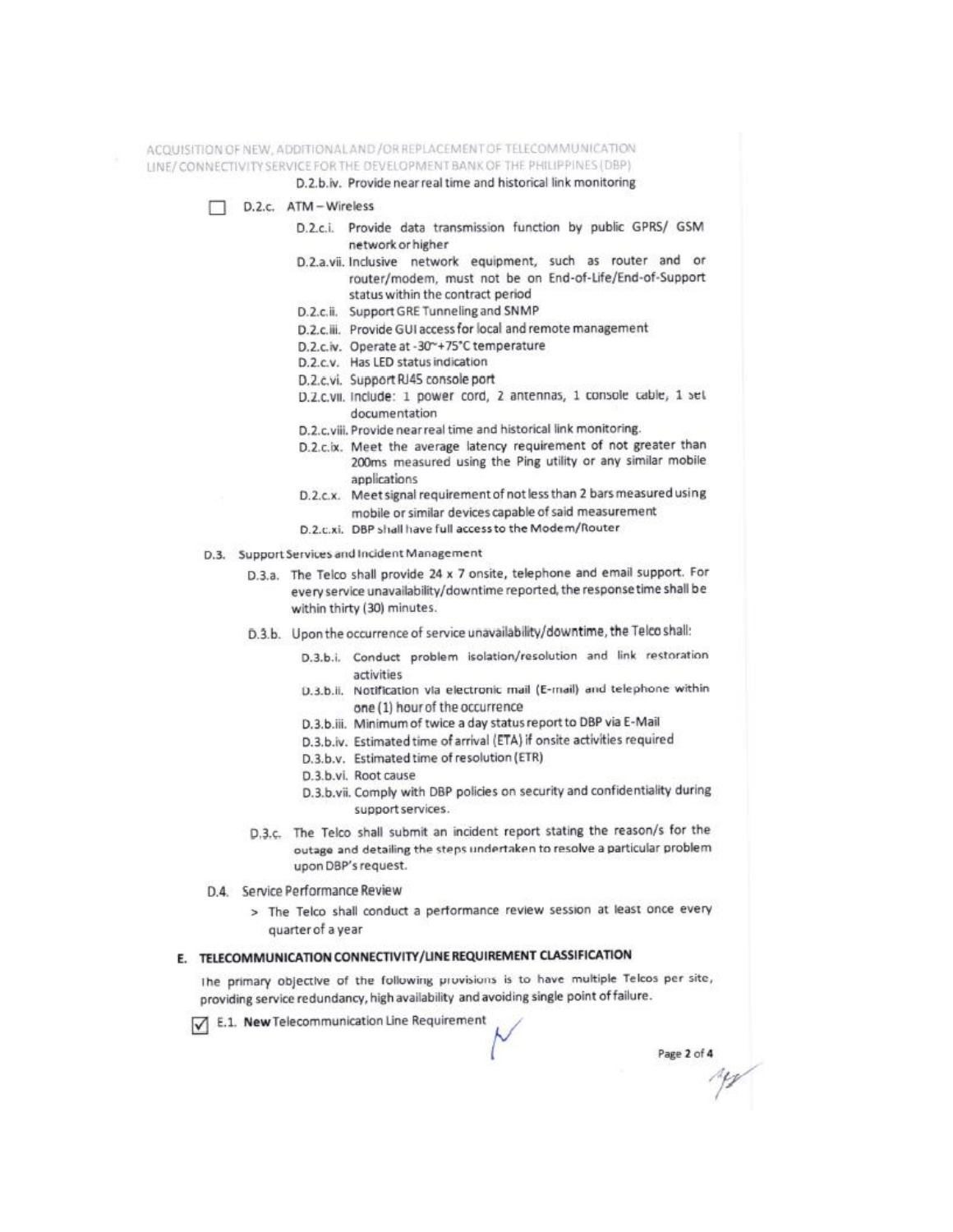ACQUISITION OF NEW, ADDITIONAL AND / OR REPLACEMENT OF TELECOMMUNICATION LINE/CONNECTIVITY SERVICE FOR THE DEVELOPMENT BANK OF THE PHILIPPINES (DBP)

E.1.a. Covered Sites

#### > New remotes sites

#### E.1.b. Telco Selection Criteria

- > Telecommunication Line for Branch Office
	- E.1.b.i. Two (2) different Telcos (Telco A and Telco B) shall be selected
	- E.1.b.ii. Telco A is the lowest (winning) provider
	- E.1.b.iii. Telco B is the second lowest provider
- > Telecommunication Line for Additional ATM Facility of a Branch Office
	- E.1.b.iv. The Telco must be different from the one which has the majority or most of the telecommunication connectivity services provided for the ATM/s of that Branch Office

#### E.2. Additional Telecommunication Line Requirement п

- E.2.a. Covered Sites
	- > For existing sites with existing telecommunication line/s
- E.2.b. Telco Exception
	- > The Telco/s of the existing line/s servicing the site shall not be invited and will not be allowed to participate

#### E.3. Replacement Telecommunication Line Requirement

- E.3.a. Covered Sites
	- > For existing sites with existing telecommunication line/s
- E.3.b. Telco Exception
	- E.3.b.i. For Telco Redundancy Replacement
		- > The Telco of the existing line/s servicing the site including the one to be replaced shall not be invited and will not be allowed to participate
	- E.3.b.ii. Replacement for the Purpose of Telecommunication Line Capacity (Bandwidth) Upgrade
		- > The Telco of the other existing line/s servicing the site (i.e., other than the one to be replaced) shall not be invited and will not be allowed to participate
	- E.3.b.iii. For Wireless to Wired Facility Replacement
		- > The Telco of the other existing line/s servicing the site (i.e., other than the one to be replaced) shall not be invited and will not be allowed to participate

Page 3 of 4

#### **F. DISCONTINUANCE OF SERVICE**

DBP can opt to discontinue the service within the contract period without pre-termination fee/s, if the Telco provider fails to meet the required minimum availability of service, specified in item D.1, for three (3) consecutive months (3-strike rule)

### G. PAYMENT

The payment shall be in a monthly basis every after the service acceptance.